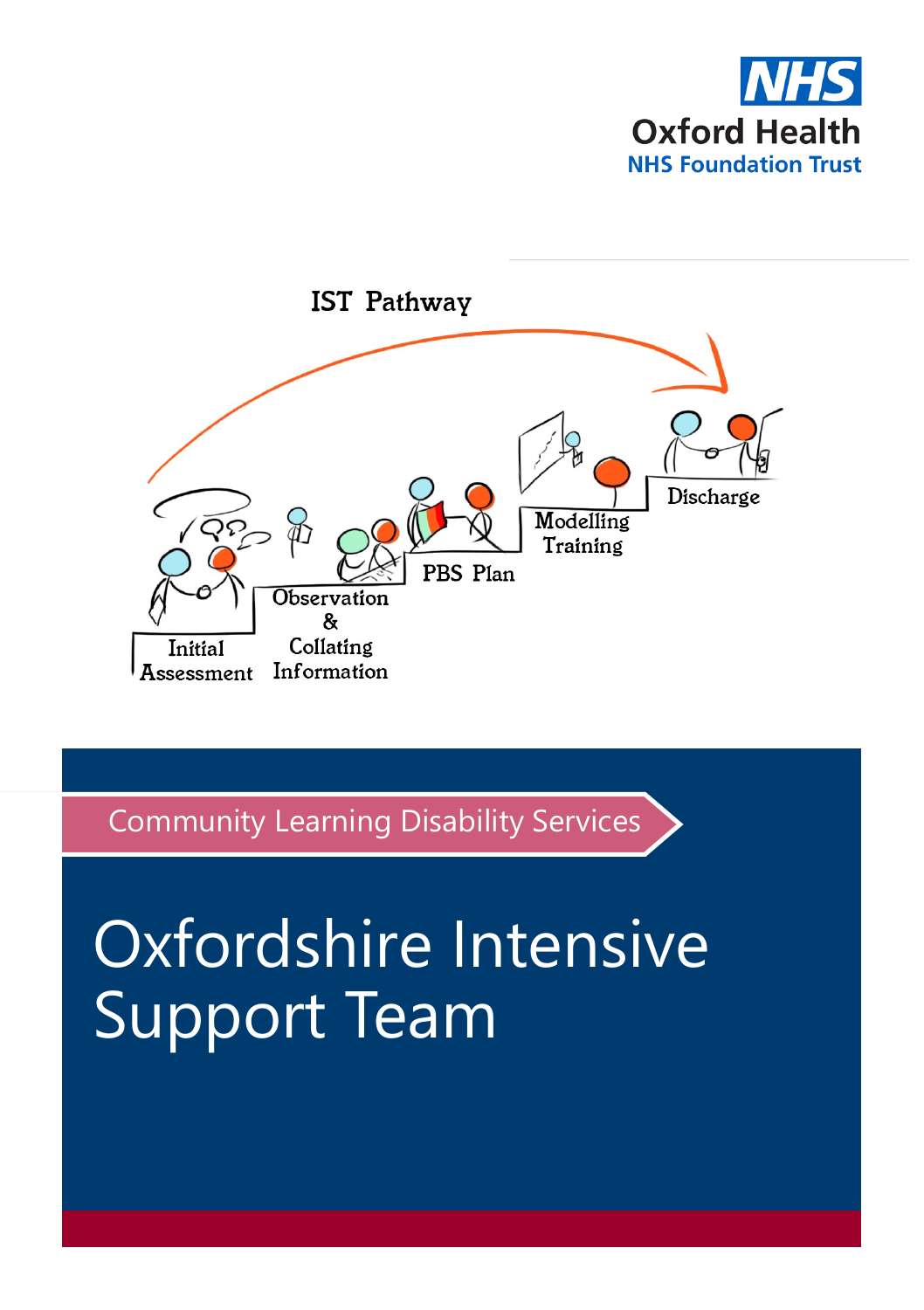#### Who are we?

We are a team providing a specialist service for children, young people and adults with a learning disability whose behaviours or mental health needs require intensive support and input alongside the community learning disability services.

**A range of health professionals working together as a specialist team**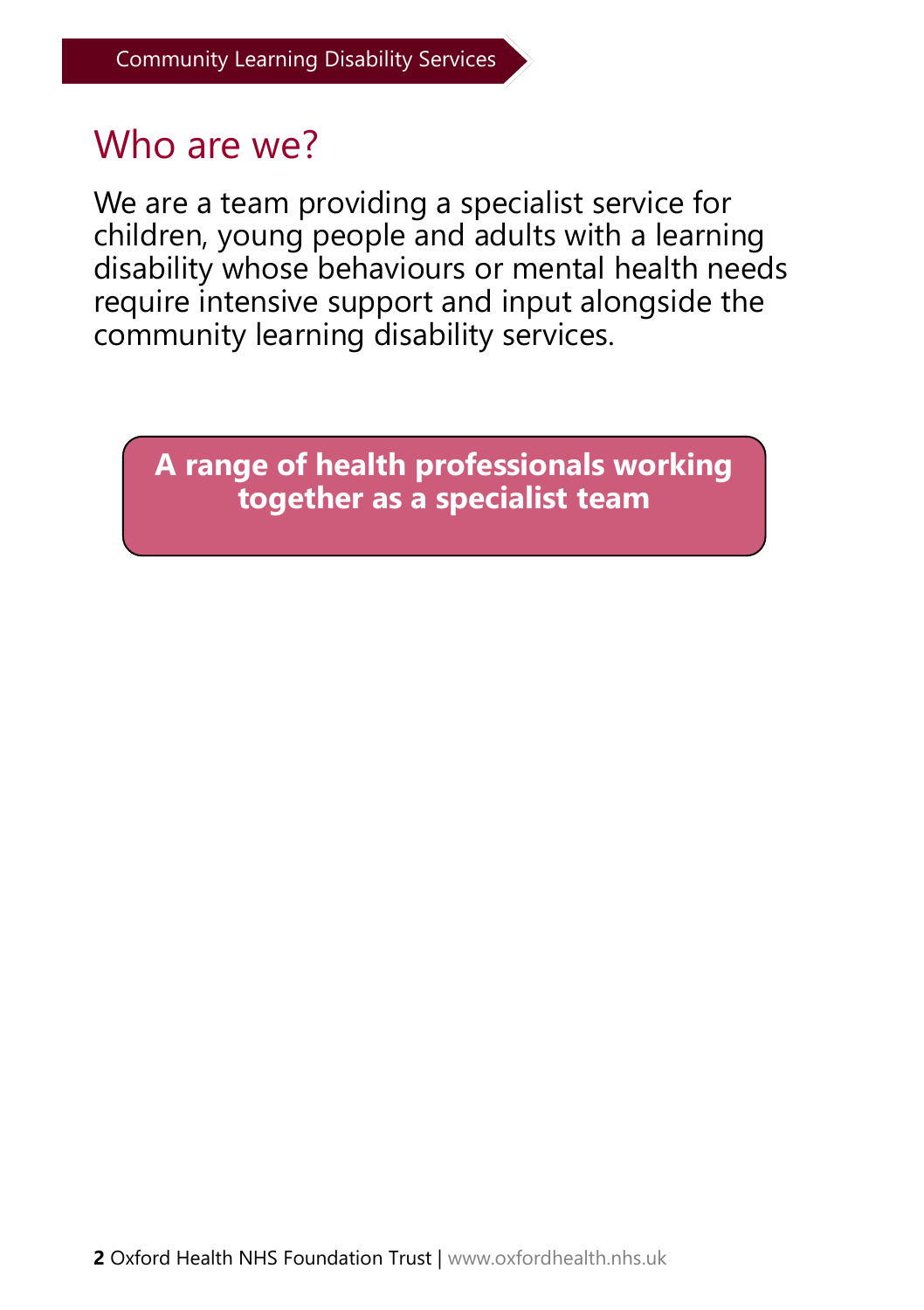## What might happen

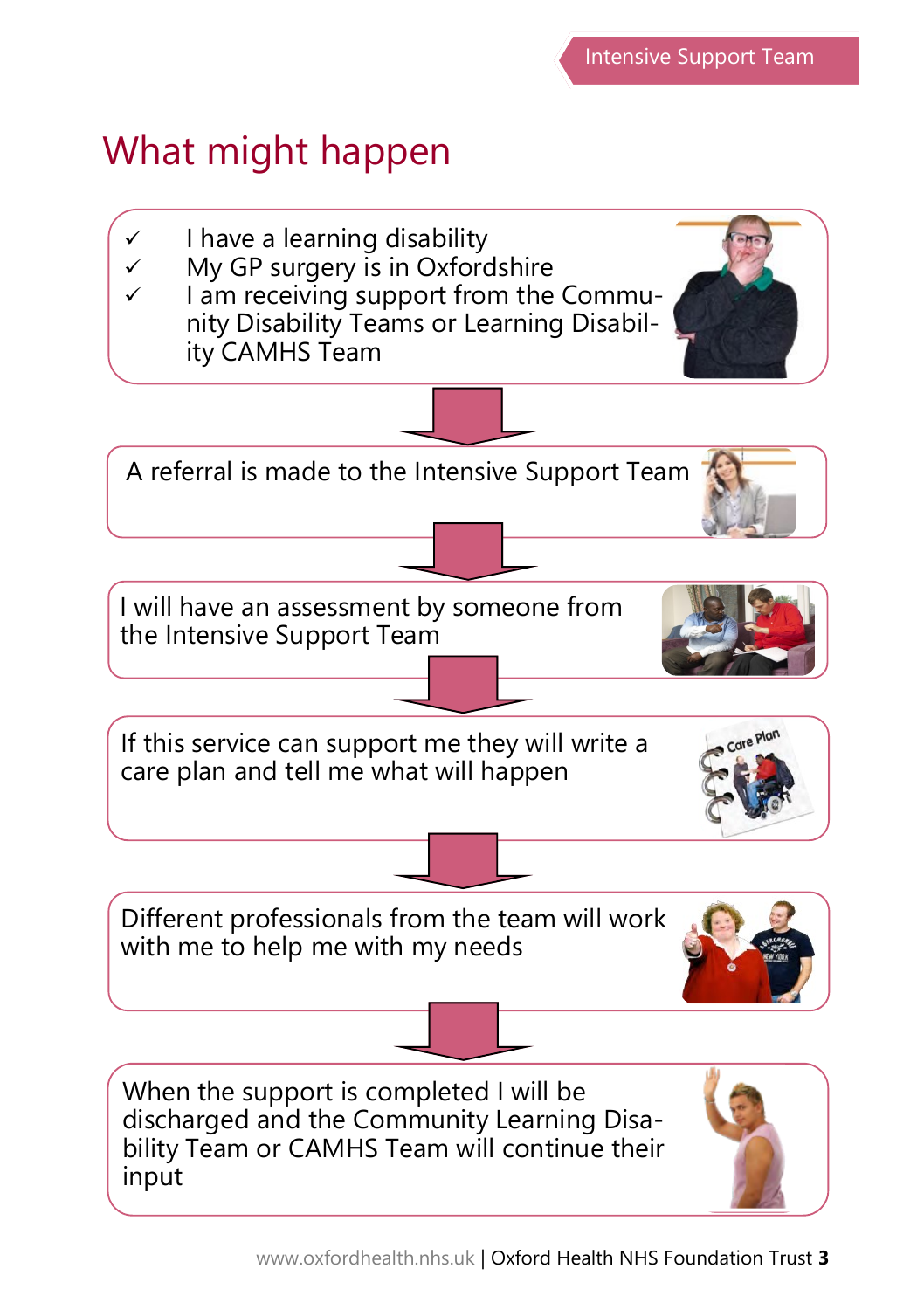#### Our services

The Intensive Support Team can offer support with:



We will write you a positive behaviour support plan if you need one.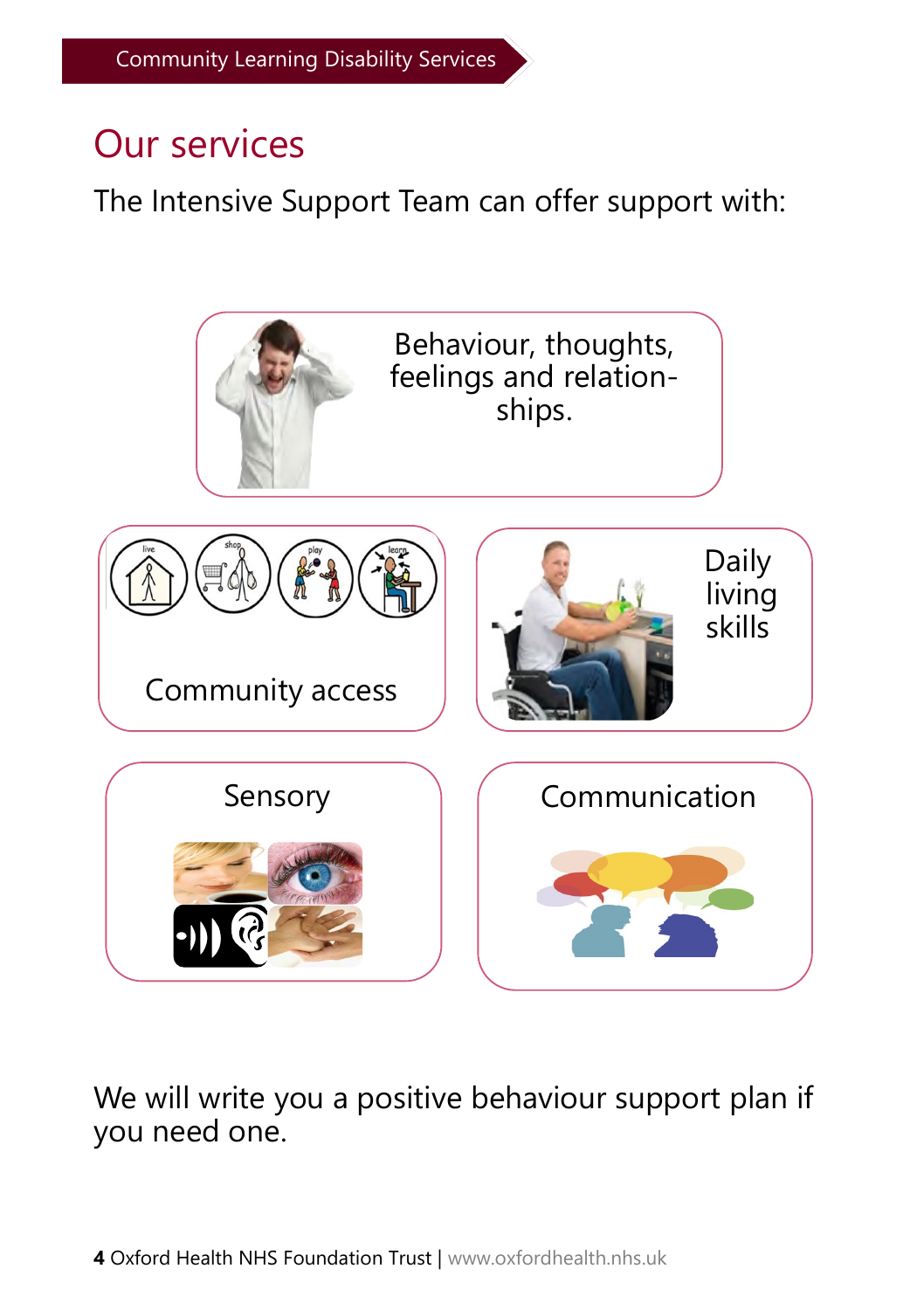## Referrals

Only the Community Learning Disability Team or LD CAMHS Team can make a referral to the Intensive Support Team. You or your family member/carer will need to agree to the referral.

#### You may get help from some of the following professionals:



Speech and Language **Therapist**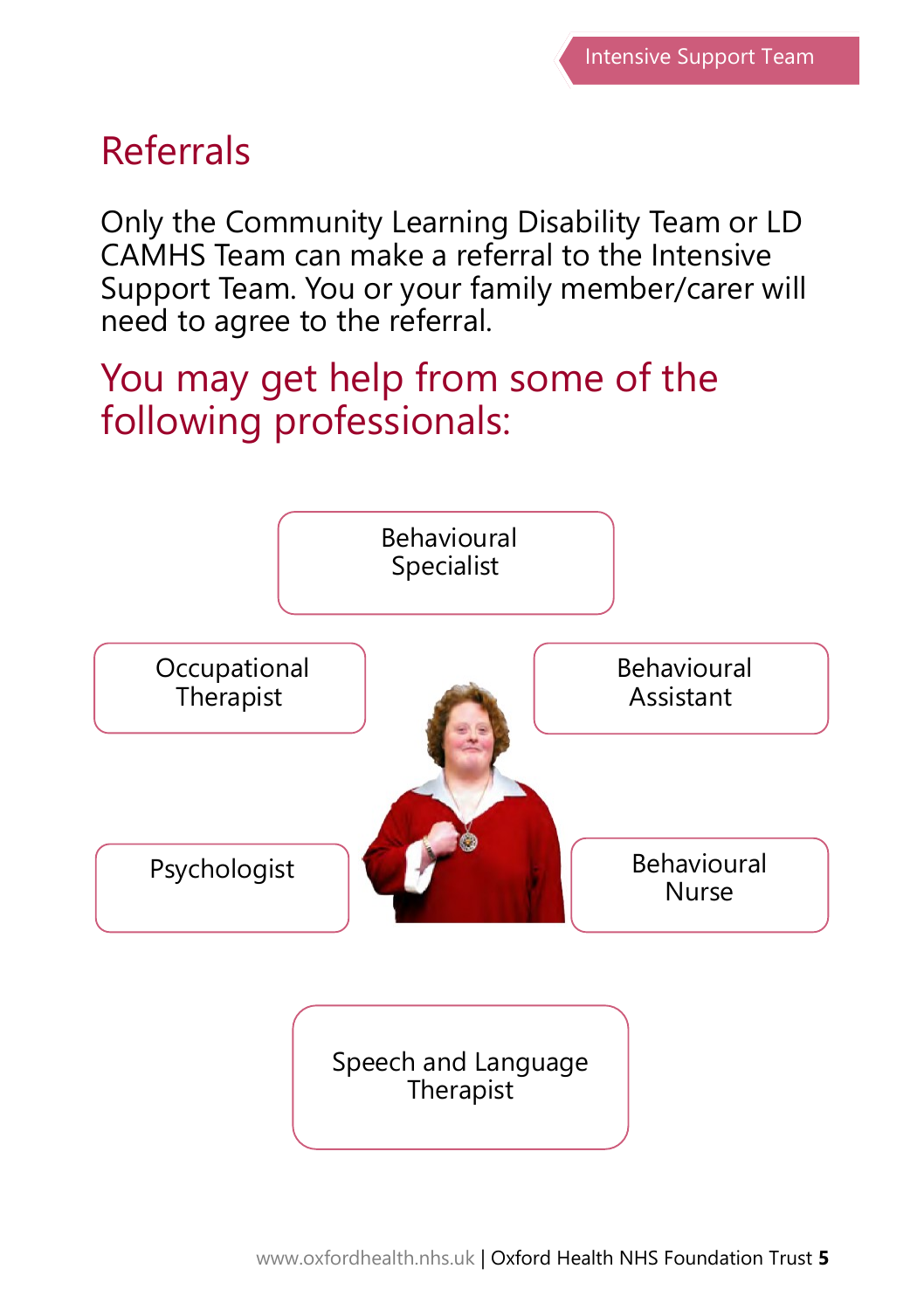## Contact us

If you would like any further information about the Oxfordshire Intensive Support Team, please contact:



Telephone: 01865 901 419



Email: ISTeam@oxfordhealth.nhs.uk



Opening Hours: Monday-Friday 9am-5pm



For non office hours please contact the out of hours service at the Warneford Switchboard on 01865 901 000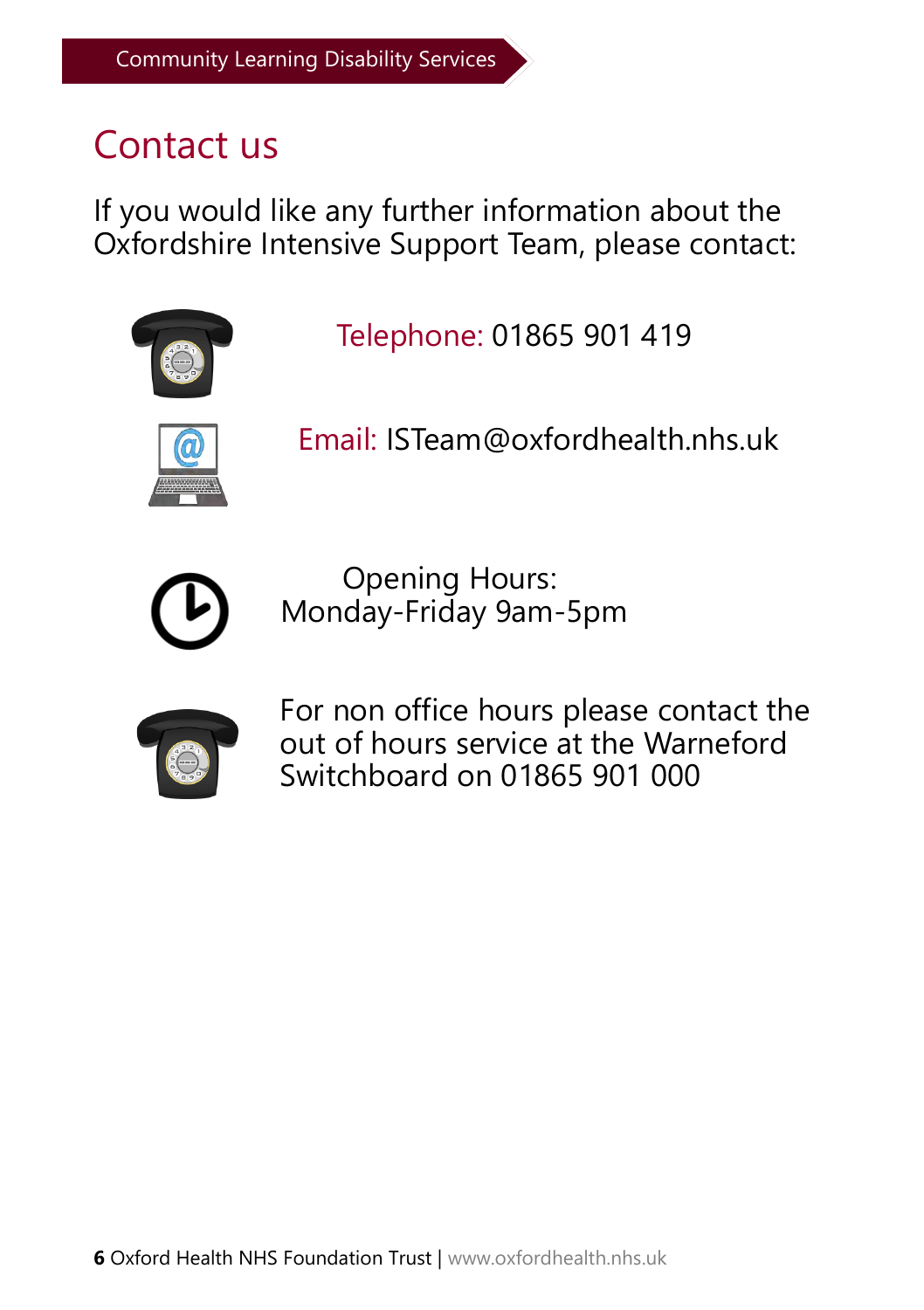# Concerns and complaints

We aim to provide you with a high quality service at all times.

However, if you have any concerns, complaints or comments about your experience of our service then please tell a member of the team or contact the Patient Advice and Liaison Service on freephone 0800 328 7971.